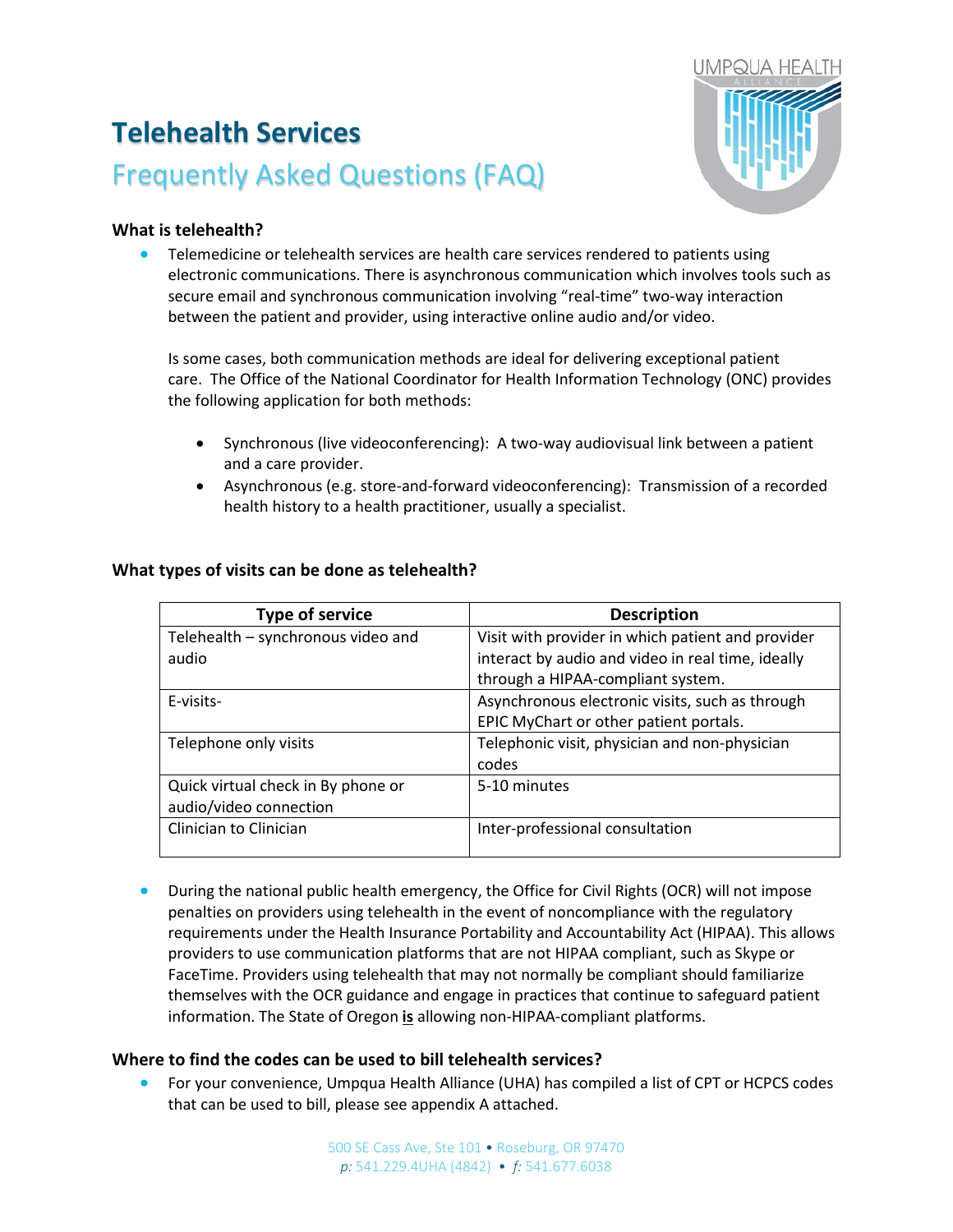- Physical health providers can find information on what codes to bill by clicking [here.](https://www.oregon.gov/oha/HPA/DSI-HERC/SearchablePLdocuments/Prioritized-List-GN-A005.docx) (Note that the HIPPA compliance reference in this Guidance A5 is **waived**.)
- Mental health and substance abuse providers can find information on what codes to bill by clicking [here.](https://www.oregon.gov/oha/HSD/OHP/Announcements/Expanded%20telehealth%20coverage%20for%20behavioral%20health%20services.pdf)

### **How to bill for telehealth?**

- Submit your claims with the most appropriate CPT or HCPCS code.
	- o Use modifier GQ if you performed telehealth services "through an asynchronous telecommunications system".
		- Asynchronous provides access to data after it has been collected, and involves communication tools such as secure email or telehealth software solutions.
	- o Modifier GQ is valid to use when billing POS 02-Telehealth.
	- o Use modifier GT if you performed telehealth services "via interactive audio and video telecommunication system".
		- Synchronous is the "real time" two-way interaction between the patient and provider, using interactive audio and video.
	- o Modifier GT is required on some codes found in Oregon Health Authoritie[s Behavioral](https://www.oregon.gov/OHA/HSD/OHP/Pages/Fee-Schedule.aspx)  [Health fee schedule](https://www.oregon.gov/OHA/HSD/OHP/Pages/Fee-Schedule.aspx) and only those codes are billable with POS 02-Telehealth.

# **What Place of Service (POS) is correct for telehealth?**

- There are two different types of claims that can be submitted to UHA for telehealth services.
	- o For professional claims billed on the CMS 1500, use Place of Service (POS) 02-Telehealth, to indicate **the provider performed** the billed service as a professional telehealth service from a distant site. Reminder, POS 02 and modifier GT are not billable together unless the code is in OHA's Behavioral Health fee schedule.
	- o For facility claims billed on the UB-04, bill the POS that defines the location of the facility.

# **How much is UHA going to reimburse for telehealth services?**

- For providers who have a contract with UHA:
	- o Reimbursement for a code/service is paid at a provider current contracted rate.
	- o Telehealth service codes are paid at the same rate as the in-office equivalent.
	- For providers who are non-participating with UHA:
		- o Reimbursement for a code is based off the OHA fee schedule found by clicking [here.](https://www.oregon.gov/oha/HSD/OHP/Pages/Fee-Schedule.aspx)

#### **Are there alternative codes that you can bill instead of telehealth?**

- Yes. There are codes that are only done telephonically or on-line.
- Telephone services (CPT codes 99441-99443, 98966-98968) are now eligible for payment when the service is:
	- o Provided by a qualified non-physician health care professional (98966-98968) or physician or other professional qualified to perform evaluation and management services (99441-99443) to a patient, parent, or guardian.
	- o Not related to an assessment and management service provided within the previous 7 days.
	- o Not related to an assessment and management service or procedure scheduled to occur within the next 24 hours or soonest available appointment.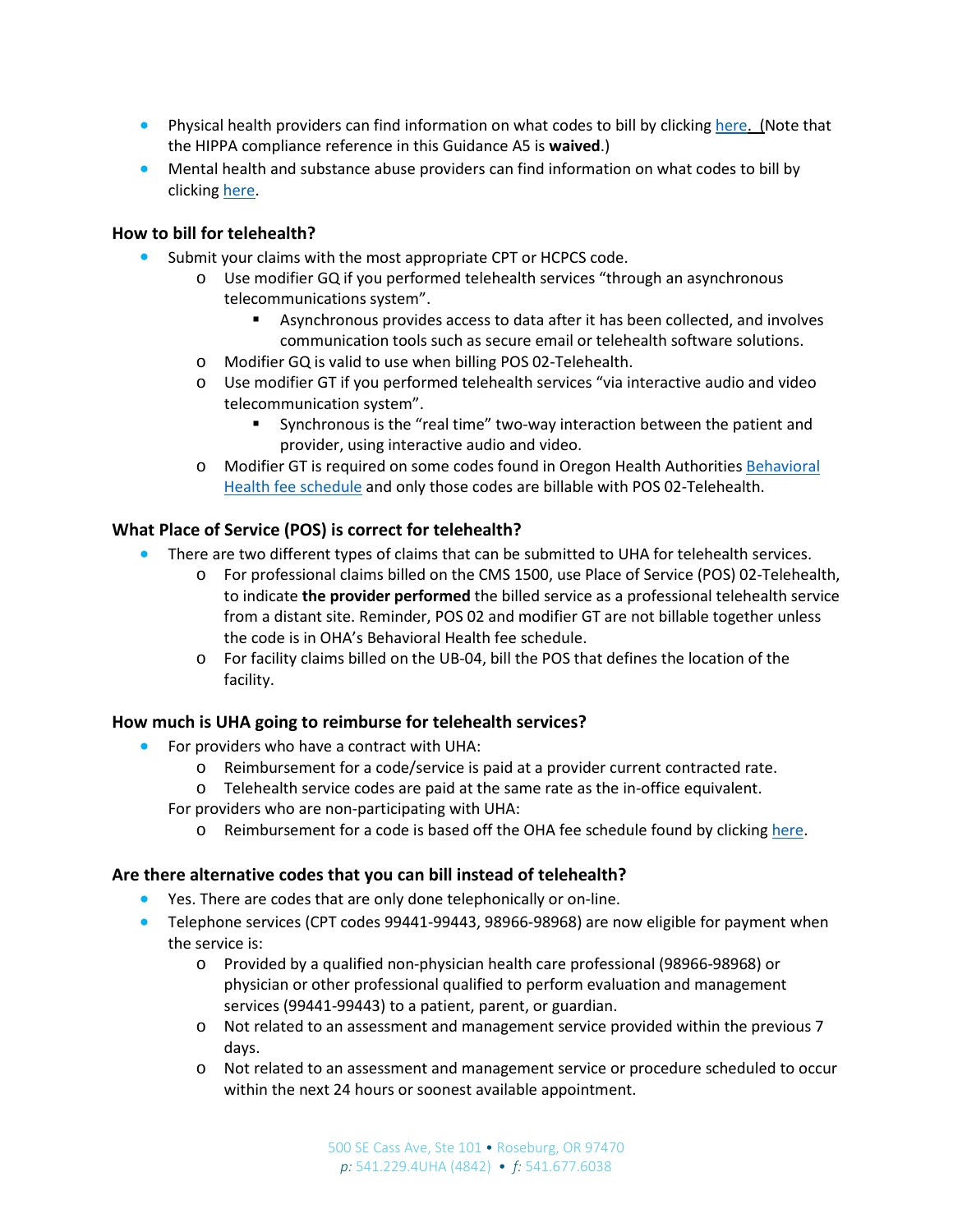- E-visits are an option for established patients who initiate the visit (99421-99423, G2061-G2063, 98970-98972).
- Quick virtual check-ins for established patients by phone or audio/video connection (G2012) are covered.

### **Helpful billing examples:**

- Primary care visit done "via interactive audio and video telecommunication system": o CPT code 99213, no modifier, POS 02-telehealth
- Specialist doing a consult at a hospital through an asynchronous telecommunications system":
	- o CPT code 99233, modifier GQ, POS 02-telehealth
- Outpatient behavioral health visits done "via interactive audio and video telecommunication system":
	- o CPT code 90791, modifier GT, POS 02-telehealth
- Dialysis facility serving as an originating site for telehealth:
	- o CPT code Q3014, no modifier, POS 65- End-Stage Renal Disease Treatment Facility

# **Additional billing tips for COVID-19 claims:**

- OHA has requested that all providers who submit professional (CMS-1500 or 837P) or institutional (UB-04 or 837I) claims add the following codes for each service related to COVID-19 prevention, identification, diagnosis or treatment:
	- o Enter modifier CR (Catastrophe/Disaster) for professional claims
	- o Enter condition code DR (Disaster-Related) for institutional claims
- More information about this request is available by clicking [here.](https://www.oregon.gov/oha/HSD/OHP/Announcements/How%20to%20bill%20for%20COVID-19%20services%20to%20OHP%20members%20effective%20immediately.pdf)

#### **Do you need an IT solution for telehealth services?**

• As many of you are experiencing, the COVID-19 crisis has impacted how care is being delivered to your patients. Many providers are looking to provide telehealth services to ensure the best possible care is delivered during the current pandemic. This is generally done through an audio/video communication technology. In many cases, a clinic's EMR vendor will help guide practices with telehealth solutions.

Douglas County's provider community and Umpqua Health are an integral partnership in offering a comprehensive and strong healthcare system for Douglas County. We believe working together will provide the best patient care and outcomes for our Douglas County patients. Every provider in our network should know we are here to assist you and your teams with telehealth solutions. If you do not have a Telehealth solution already in place, UHA is available to help you expedite a telehealth solution(s) to meet the needs of your patients.

#### **Who to contact for more information or support?**

• Umpqua Health will continue to monitor and solicit feedback from its providers on how we can support our provider community. Should you have any questions regarding telehealth services or billing support, please do not hesitate to contact our Provider Relations Department at [UHNProviderServices@umpquahealth.com.](mailto:UHNProviderServices@umpquahealth.com) You and any of your staff can sign up to receive the most updated information by visiting [this link.](https://urldefense.proofpoint.com/v2/url?u=https-3A__signup.e2ma.net_signup_1846531_1716984_&d=DwMFAg&c=euGZstcaTDllvimEN8b7jXrwqOf-v5A_CdpgnVfiiMM&r=5YLKOWB6KNlbKe2fvNHR1JBCyh5gEcqYrZZrq-F6I-z61sgYEp9xI7AeHWz5NcRE&m=DQTDXXNtHZRNSGPAJ1nF2IX1e82vHOXsYICt3dbLDbI&s=K4PUv1jZJwFVlkUhUZghkNGv5OxCDUdfIa8HWpKM9xc&e=)